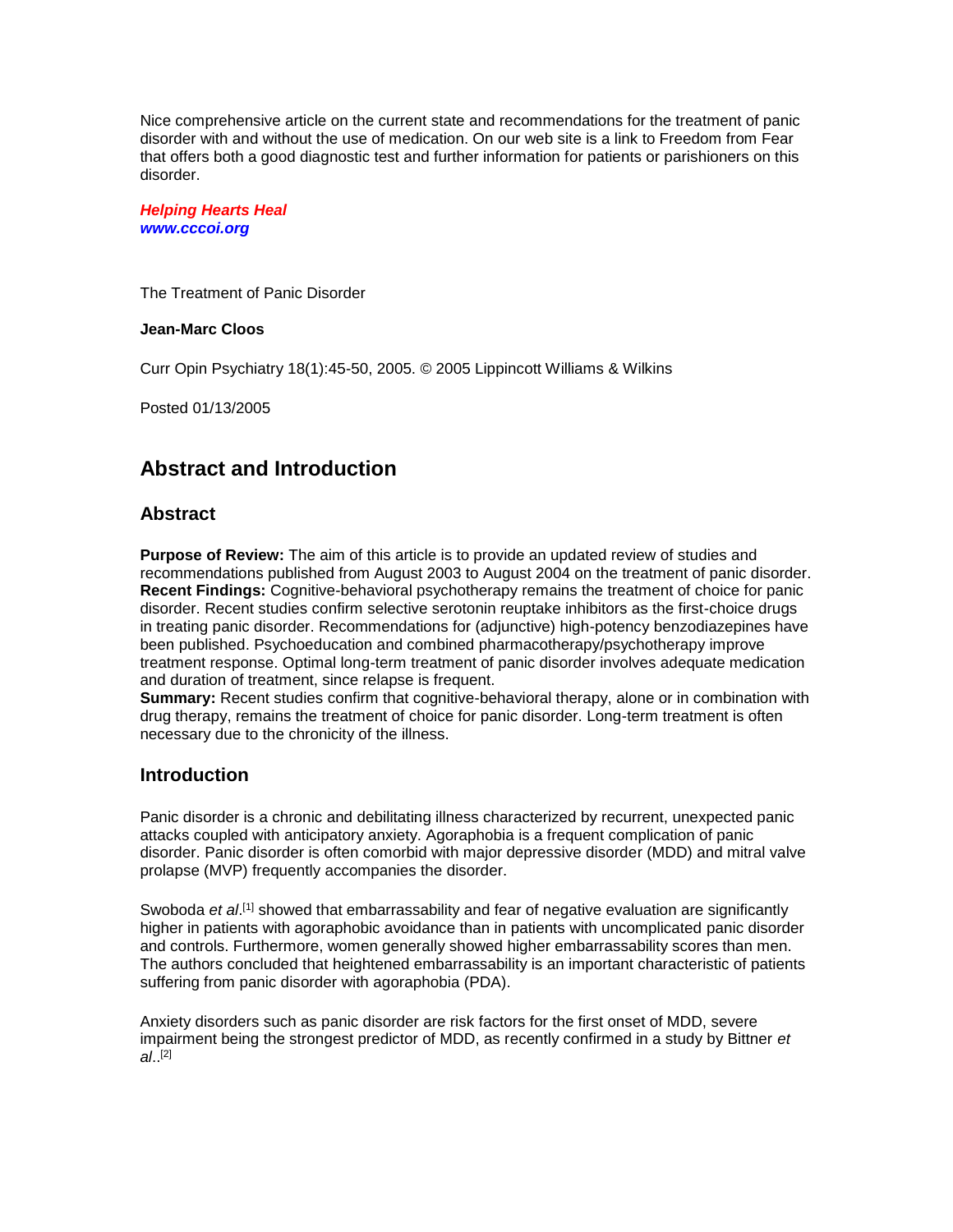In a 15-year follow-up study of 55 outpatients with panic disorder published by Andersch and Hetta,<sup>[3]</sup> complete recovery (no panic attacks and no longer on medication during the last 10 years) was seen in 18% of patients, and an additional 13% recovered but were still on medication. Fifty-one percent experienced recurrent anxiety attacks whereas 18% still met diagnostic criteria for panic disorder. The incidence of agoraphobia decreased from 69% to 20%. Patients with agoraphobia at admission tended to have a poorer long-term outcome according to daily functioning compared with patients without agoraphobia at admission, although both groups reported improved daily functioning at follow-up. Maintenance medication was common. No benzodiazepine abuse was reported. The authors concluded that panic disorder has a favourable outcome in a substantial proportion of patients. However, the illness is chronic and needs treatment.

Finally, Culpepper<sup>[4]</sup> proposed a review on the identification of panic disorder in primary care.

# **Treatment**

A cost-effectiveness study conducted by Issakidis *et al*., [5] that aimed to identify the averted burden and economic efficiency of current and optimal treatment for the major mental disorders, showed that evidence-based care for anxiety disorders (including panic disorder) would produce greater population health gain at a similar cost to that of current care, resulting in a substantial increase in the cost-effectiveness of treatment.

The most recent clinical practice guidelines for the treatment of panic disorder and agoraphobia were published by the Royal Australian and New Zealand College of Psychiatrists in December 2003.<sup>[6\*\*]</sup> Treatment recommendations include education for the patient and significant others covering the nature and course of panic disorder and agoraphobia; an explanation of the psychopathology of anxiety, panic and agoraphobia; and rationale for the treatment, likelihood of a positive response, and expected time frame. Cognitive-behavior therapy (CBT) is more effective and more cost-effective than medication. Tricyclic antidepressants (TCAs) and serotonin selective reuptake inhibitors (SSRIs) are equal in efficacy and both are to be preferred to benzodiazepines. Treatment choice depends on the skill of the clinician and the patient's circumstances. Drug treatment should be complemented by behavior therapy. If the response to an adequate trial of a first-line treatment is poor, another evidence-based treatment should be used. A second opinion can be useful. The presence of severe agoraphobia is a negative prognostic indicator, whereas comorbid depression, if properly treated, has no consistent effect on outcome.

### **Self-help and Psychoeducation**

Self-help and psychoeducation have been identified as effective methods for delivering treatment and remain an essential component of effective treatment of panic disorder.

Baillie and Rapee<sup>[7]</sup> have developed a prognostic scale which predicts who will recover from panic attacks and who will require more assistance. The prognostic scale may be used to guide the choice of psychoeducation, self-help or face-to-face therapy as the first step in stepped care.

Self-directed treatment with brief therapist contact may also be a viable option for many people with panic disorder. In a study conducted by Hecker *et al*., [8] 28 individuals with panic disorder were provided with a copy of 'Mastery of Your Anxiety and Panic II' and received either four sessions of group CBT or one meeting with a therapist plus three telephone calls. A higher percentage of participants in the telephone condition achieved high end-state functioning status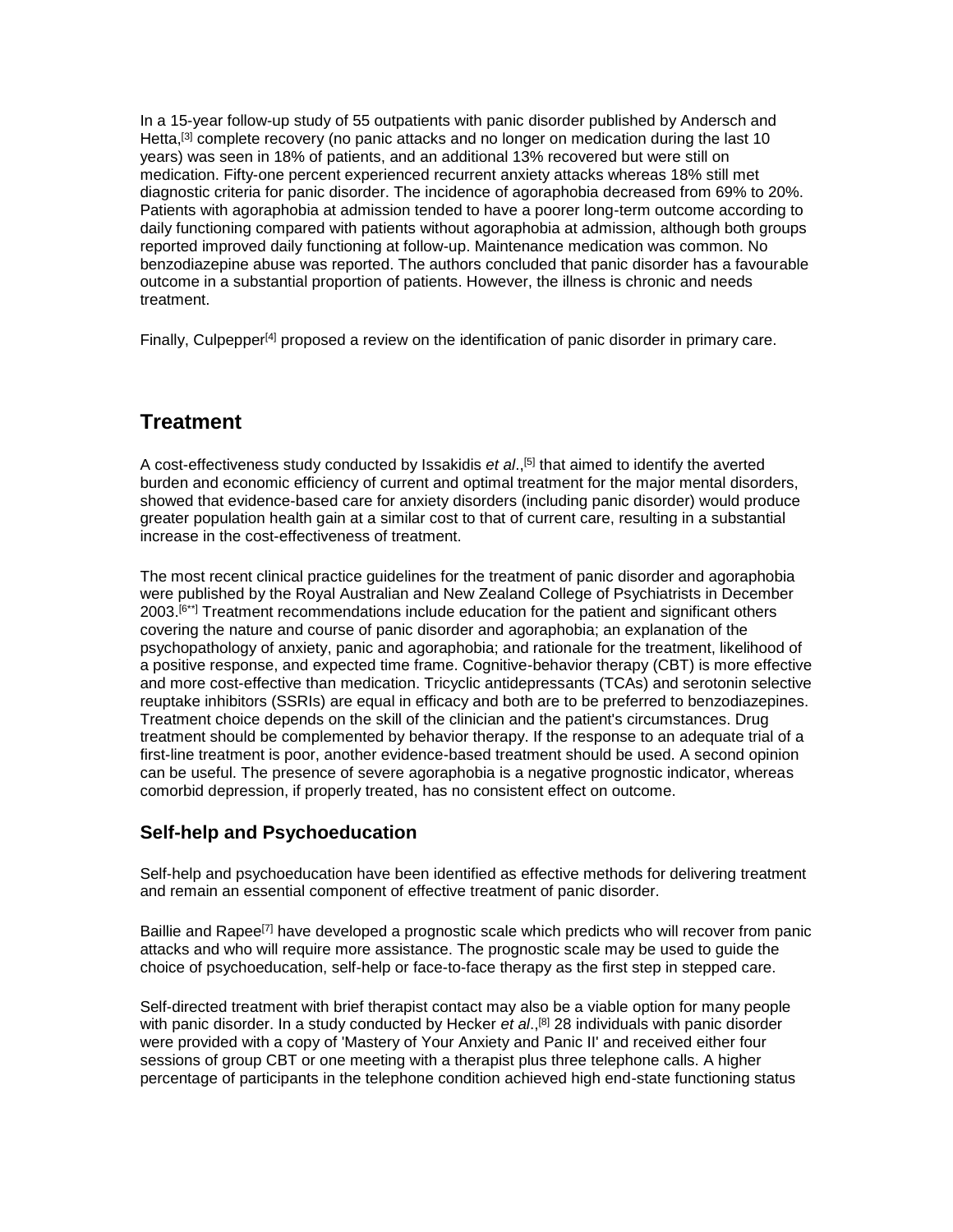following treatment compared with those who participated in group CBT (72% versus 24%), but this difference disappeared at 6 months following treatment (45% versus 55%).

A computer-aided CBT self-help system for anxiety and depressive disorders has been developed by Marks and his team and is described by Marks *et al*. [9] and Gega *et al*.. [10] Selfexposure therapy for panic/phobia cut clinician time per patient by 73% without losing efficacy when guided mainly by a computer rather than entirely by a clinician. The systems were accessible at home. Initial brief screening by a clinician can be done by phone, and if patients get stuck they can obtain brief live advice from a therapist on a phone helpline. In an open study by Kenwright and Marks,[11] 10 people with phobia or panic disorder who could not travel repeatedly to a therapist accessed a computer-aided exposure self-help system (FearFighter) at home on the Internet with brief therapist support by telephone. They improved significantly, and their outcome and satisfaction resembled those in patients with similar disorders who used FearFighter in clinics with brief face-to-face therapist support. Such clinician-extender systems offer hope for enhancing the convenience and confidentiality of guided self-help, reducing the per-patient cost of CBT, and lessening the stigma.

## **Cognitive-behavioral Psychotherapy**

The American National Institute of Health recommended CBT programs as the treatment of choice for panic disorder. CBT therapy has demonstrated efficacy both in the acute and long-term treatment of panic disorder. The following studies have been published during the review period.

Group Therapy. Dannon *et al.*<sup>[12]</sup> evaluated the effectiveness of group CBT in the treatment of panic disorder, comparing the treatment outcome with paroxetine pharmacotherapy. Treatment with group CBT alone for the acute phase of panic disorder appeared to be equally efficacious to treatment with paroxetine alone.

**Virtual Reality.** Virtual reality-based treatments may increase the availability of CBT programs for panic disorder. Virtual reality has several advantages compared with conventional techniques. One of the essential components in treating these disorders is exposure. In virtual reality the therapist can control the feared situations at will and with a high degree of safety for the patient as it is easier to grade the feared situations. Another advantage is that virtual reality is more confidential and less time consuming because treatment takes place in the therapist's office. Considering the large number of situations and activities that agoraphobic patients try to avoid, virtual reality can save a significant amount of time and money. Another advantage is that virtual reality offers a more natural setting for interoceptive exposure than the consultation room in treating PDA because bodily sensations can be elicited while the patient is immersed in virtual reality agoraphobic situations. Finally, virtual reality exposure can be a useful intermediate step for those patients who refuse in-vivo exposure because the idea of facing real agoraphobic situations is too aversive for them. In an article by Botella *et al*., [13] a program developed for PDA is summarized and compared with in-vivo exposure. The findings support the efficacy and effectiveness of virtual reality for the treatment of PDA. A system that allows the patient to continue a psychological virtual reality treatment from his or her home PC as complementary therapy is described by Alcaniz *et al*.. [14]

**Cognitive-behavioral Therapy by Videoconference.** Delivering psychotherapy by videoconference may also significantly increase the accessibility of empirically validated treatments. A study conducted by Bouchard *et al*. [15] with 21 patients compared the effectiveness of CBT for PDA when the therapy is delivered either face to face or by videoconference. None of the comparisons with face-to-face psychotherapy suggested that CBT delivered by videoconference was less effective. The participants reported the development of an excellent therapeutic alliance in videoconferencing as early as the first therapy session.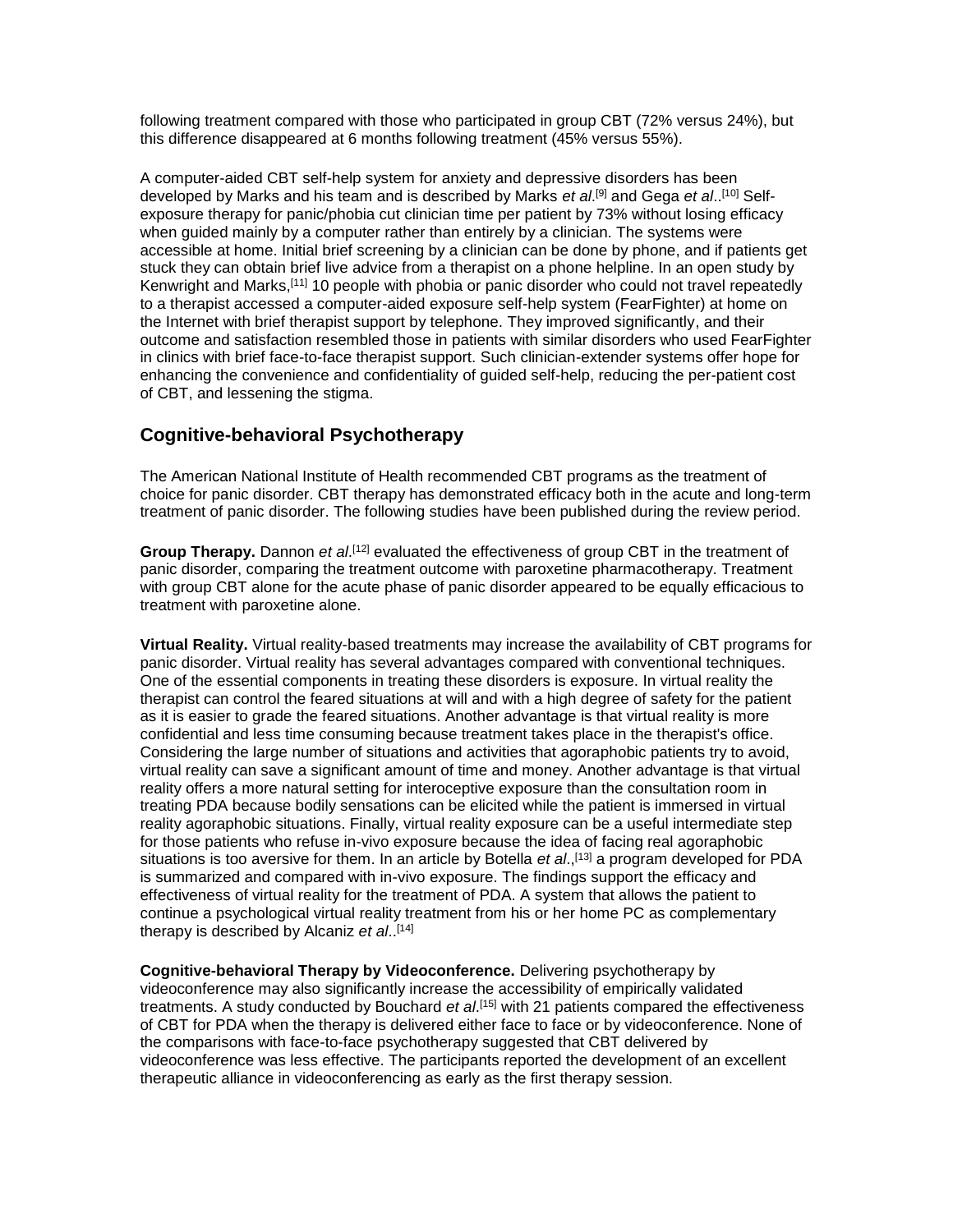### **Pharmacotherapy**

Recently, pharmacological treatment guidelines for panic disorder have changed as newer treatment options have become available. In a review, Bruce *et al*. [16\*\*] examined how the use of psychotropic drugs has shifted over the course of 10 years to determine if prescribing patterns have changed to reflect these revised treatment guidelines. Despite efforts aimed at increasing the use of SSRIs in patients with panic disorder, only a modest increase in their use was found. Treatment patterns for psychotropic drugs appear to have remained stable over the past decade, with benzodiazepines being the most commonly used medication for panic disorder. Recommendations to use SSRIs to treat panic disorder are not being followed.

**Selective Serotonin Reuptake Inhibitors.** SSRIs have emerged as the first-choice treatment as they have a beneficial side-effect profile, are relatively safe (even if an overdose is taken), and do not produce physical dependency. Paroxetine, sertraline, citalopram and fluoxetine have an approved indication for panic disorder in Europe and the USA.

**Paroxetine.** A 3-year naturalistic outcome study by Dannon *et al*. [17] of 143 patients observed the course of illness in panic disorder patients receiving long-term versus intermediate-term paroxetine treatment. This enabled comparison of the relapse rates and side-effect profile after long-term paroxetine treatment between patients with panic disorder and PDA and to observe paroxetine's tolerability over a 24-month period. In this study, the extension of paroxetine maintenance treatment from 12 to 24 months did not seem to further decrease the risk of relapse after medication discontinuation. Twenty-four month paroxetine treatment was accompanied by sexual side effects and weight gain similar to those observed during a 12-month treatment.

A preliminary report by Yeragani *et al*. [18] showed that paroxetine decreases respiratory irregularity of linear and nonlinear measures of respiration in patients with panic disorder. Yeragani also stated that paroxetine appears to be safer in regards to cardiovascular effects compared with nortriptyline.<sup>[19]</sup>

Kjernisted and Bleau<sup>[20]</sup> emphasized in a recent review that in the management of panic disorder, paroxetine and venlafaxine XR doubled the percentage of patients who were panic free compared with placebo.

Finally, a controlled-release formulation of paroxetine has recently been developed. Bang and Keating<sup>[21]</sup> emphasized that recipients of controlled-release paroxetine experienced significantly less nausea than recipients of immediate-release paroxetine in the first week of treatment.

**Sertraline.** In a study conducted by Bandelow *et al*.<sup>[22\*]</sup> adult outpatients with panic disorder with or without agoraphobia were randomly assigned in double-blind fashion to 12 weeks of treatment with flexible doses of sertraline (titrated up to 50-150 mg/day;  $n = 112$ ) or paroxetine (titrated up to 40-60 mg/day; *n* = 113). Sertraline and paroxetine had equivalent efficacy in panic disorder, but sertraline was significantly better tolerated and was associated with significantly less clinical worsening during taper than paroxetine. A letter by Sheikh *et al*. [23] reports a preliminary openlabel trial of sertraline for panic disorder in older adults.

**Escitalopram.** A randomized, double-blind, placebo-controlled trial of 366 participants (128 escitalopram patients, 119 citalopram patients, and 119 placebo patients) conducted by Stahl *et al*. [24] showed that escitalopram is efficacious, safe, and well tolerated in the treatment of panic disorder. The rate of discontinuation for adverse events was 6.3% for escitalopram, 8.4% for citalopram, and 7.6% for placebo.

**Other Antidepressants.** Reversible monoamine oxidase inhibitors and TCAs have also shown antipanic efficacy. Clomipramine is approved for panic disorder. In a study by Mavissakalian<sup>[25]</sup>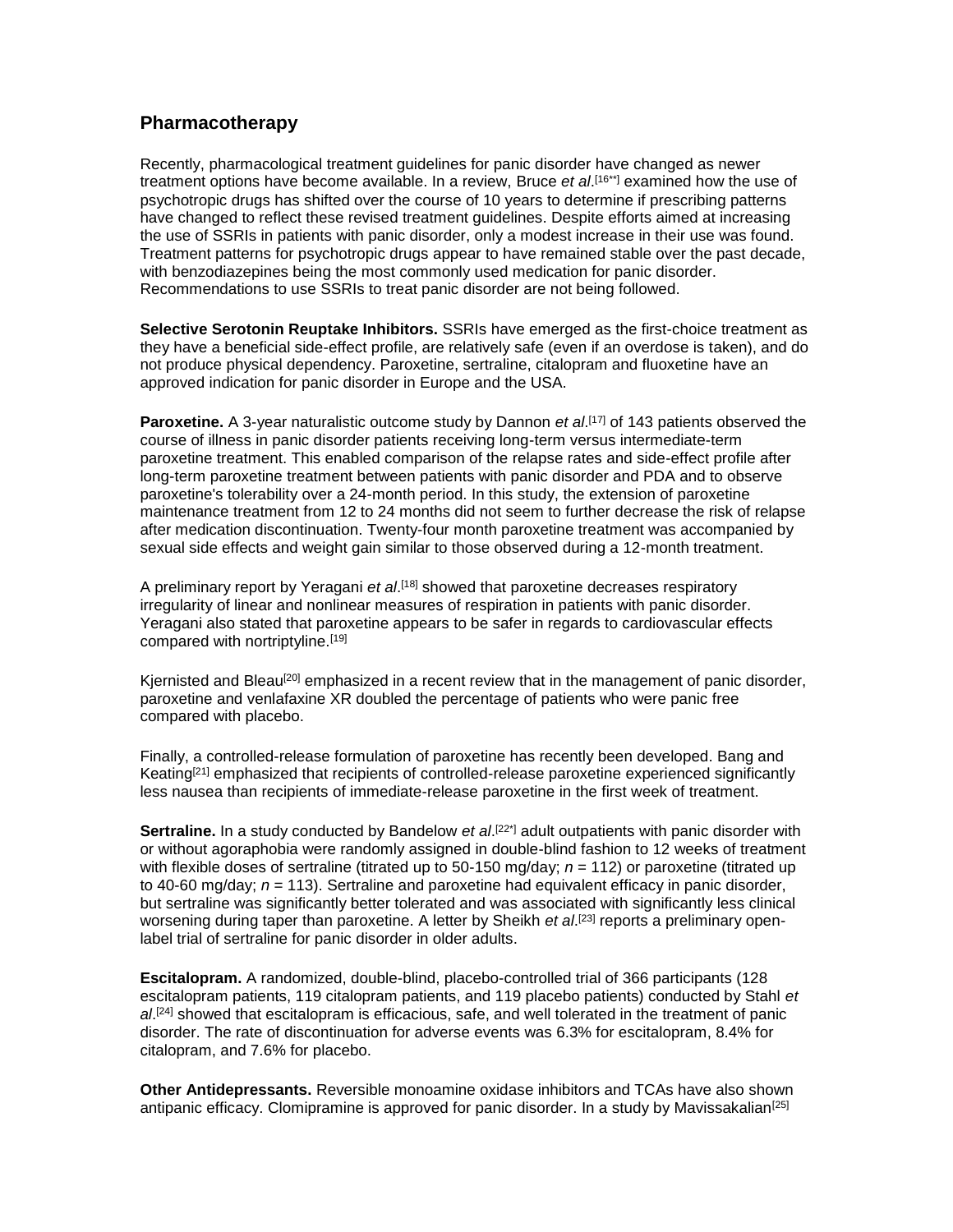comparing imipramine with sertraline in panic disorder, greater early improvement was seen with imipramine but no enduring differences beyond week 8 of treatment. Side effects were higher for imipramine.

Clinical applications of monoamine oxidase inhibitors, including panic disorder, were addressed in a recent article by Riederer *et al*.. [26]

**Benzodiazepines.** High-potency benzodiazepines, essentially alprazolam, clonazepam, and lorazepam, are effective in treating panic disorder and panic attacks with or without agoraphobia and as add-on therapy to SSRIs in the treatment of panic disorder. Benzodiazepines act rapidly and are well tolerated, but their use presents clinical issues such as dependence, rebound anxiety, memory impairment, and discontinuation syndrome, as reviewed in a recent article by Chouinard.[27]

Due to the release of new formulations of two high-potency benzodiazepines, Moroz<sup>[28\*]</sup> published a review on recent clinical results.

**Clonazepam.** Clonazepam has recently become available in a lyophilized wafer that disintegrates when exposed to saliva and enhances ease of administration without altering its pharmacology, as shown by bioequivalence studies. Two US multicenter trials carried out in the 1990s, among others, have provided strong confirmatory evidence for the use of clonazepam in panic disorder. Other recently published data on clonazepam pertain to its use as augmentation therapy with SSRIs and in the prevention of recurrences of MDD.

Rosenbaum<sup>[29]</sup> reports that in response to the apparent problematic pharmacokinetics of alprazolam, members of the Massachusetts General Hospital psychiatry department pursued investigation that ultimately established the antipanic efficacy of clonazepam.

**Alprazolam.** A new, extended-release formulation of alprazolam now allows for once-daily rather than three or four times daily dosing. With extended release, the blood drug concentrations of alprazolam remain within the therapeutic window for several hours, which should reduce fluctuation in therapeutic effect and curb the clock-watching phenomenon between doses.

An exhaustive review of the literature by Verster and Volkerts<sup>[30\*]</sup> showed that alprazolam is significantly superior to placebo, and at least equally effective in the relief of symptoms as TCAs, such as imipramine. However, SSRIs appear to be superior to both sets of drugs. Therefore, alprazolam is recommended as a second-line treatment option, when SSRIs are not effective or well tolerated. Alprazolam may impair performance in a variety of skills: this behavioral impairment limits the safe use of alprazolam in patients routinely engaged in potentially dangerous daily activities, such as driving a car.

**Other Pharmacological Treatments: Clonidine.** Valenca *et al*. [31] reported that clonidine can be effective in the treatment of respiratory panic disorder. This drug may play a role in relieving symptoms of anxiety due to noradrenergic hyperactivity in these patients.

#### **Physical Treatments**

Physical treatments such as exercise and slow-breathing techniques were addressed in two recent articles.

**Exercise.** The results of a study conducted by Broman-Fulks *et al*. [32] indicate that both high and low-intensity exercise reduced anxiety sensitivity, a known precursor to panic attacks and panic disorder. However, high-intensity exercise caused more rapid reductions and produced more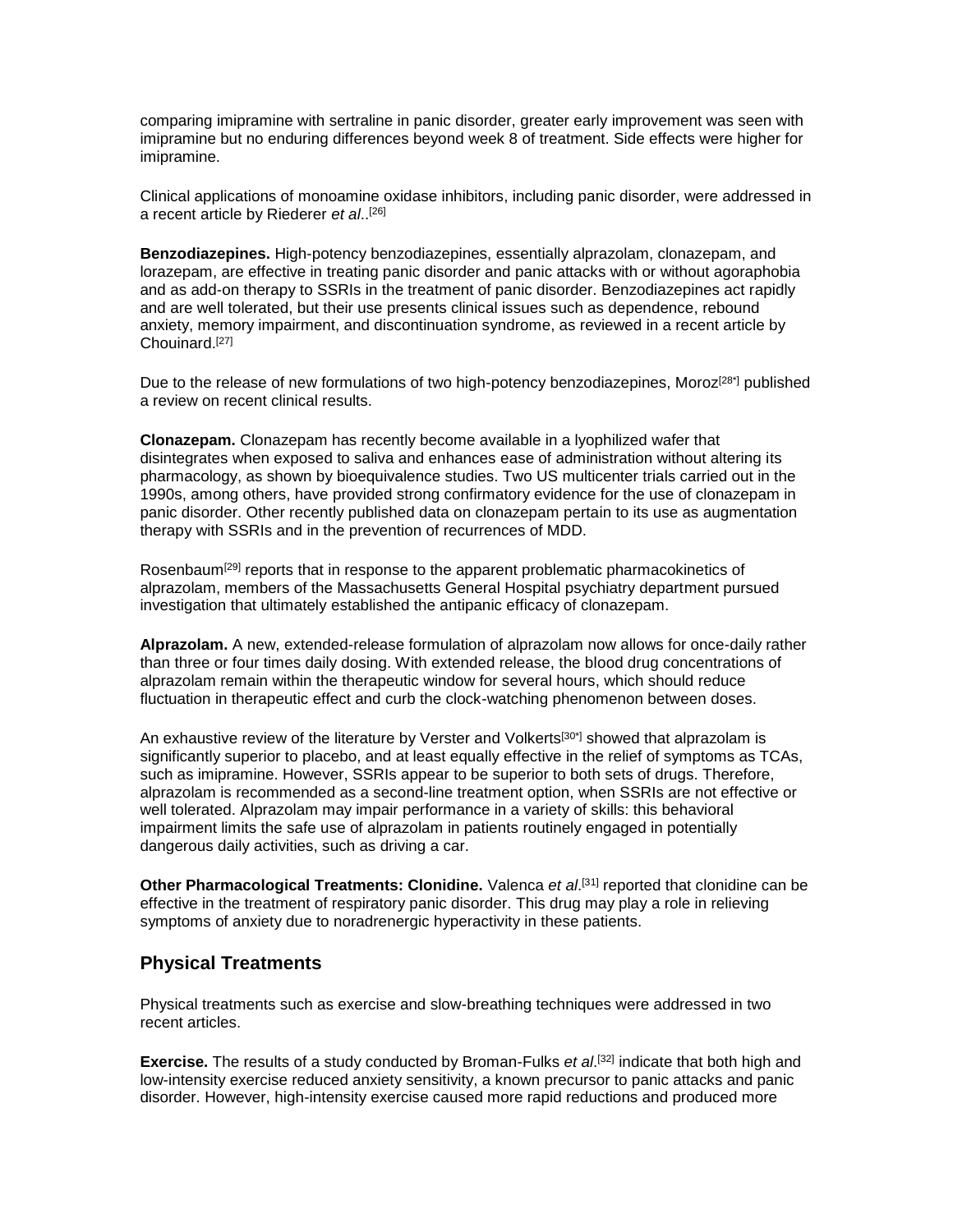treatment responders. Only high-intensity exercise reduced fear of anxiety-related bodily sensations.

**Respiratory Feedback.** Training patients to change their breathing patterns is a common intervention, but breathing has rarely been measured objectively in assessing the patient or monitoring therapy results. Meuret *et al*. [33] reported a new breathing training method that makes use of respiratory biofeedback to teach individuals to modify four respiratory characteristics: increased ventilation (respiratory rate  $\times$  tidal volume), breath-to-breath irregularity in rate and depth, and chest breathing.

### **Integrated Treatment**

An integrated treatment approach that combines pharmacotherapy with CBT may provide the best treatment. Characteristics that led psychiatrists to make a decision about intensive treatment of patients with PDA with CBT alone, CBT plus a high-potency benzodiazepine or CBT combined with a benzodiazepine and an antidepressant (in this case fluoxetine) were analysed by Starcevic *et al*.. [34\*] Psychiatrists generally used combination treatments in patients with more severe PDA. CBT alone was a more likely choice for dominant anxiety-related cognitive phenomena. Patients with prominent panic attacks and somatic symptoms were more likely to be treated with CBT plus a benzodiazepine, while those who also had significant depressive symptoms and higher disability levels were more likely to receive CBT plus a benzodiazepine plus an antidepressant. Patients in all three treatment groups showed significant reduction in symptoms during intensive treatment and reached similar end states.

### **Long-term Treatment**

The World Council of Anxiety (WCA) recently published recommendations for the long-term treatment of panic disorder.[35\*\*] Long-term pharmacological treatment is safe and effective in accruing continued improvement, maintaining benefit and preventing relapse. Long-term efficacy and ease of use are therefore important considerations in treatment selection, as maintenance treatment is recommended for at least 12-24 months, and in some cases, indefinitely.

Long-term management of panic disorder is also described in a recent review by Doyle and Pollack,<sup>[36]</sup> showing that available pharmacotherapies as well as CBT have clear efficacy for the acute and long-term treatment of panic disorder, but many patients remain symptomatic despite their routine application.

In a 3-year follow-up study of 326 patients, Toni *et al*. [37] examined the relationships between long-term treatment response, side effects and drug discontinuation in panic disorder. A total of 179 patients interrupted pharmacological treatment. Among them, 26.8% were not traceable; 36.9% had deemed further contact with the psychiatrist unnecessary because of remission. Other reasons for interruption were ineffectiveness (18.4%), side effects (10.6%) and personal reasons (7.3%). Patients who interrupted pharmacological treatment because of symptom remission remained in the study for a longer period than those patients who interrupted their treatment because of inefficacy. The study showed that a high percentage of patients who have achieved symptom remission tend to default from further treatment. Adherence to long-term treatment with antidepressants was predicted by severe and long-lasting symptomatology.

## **Comorbid Tobacco or Cannabis Use**

Smoking is specifically associated with panic disorder and not more generally associated with other anxiety disorders, as proven by another recent study by McCabe *et al*.. [38] In a Russian sample,<sup>[39]</sup> the combination of high levels of anxiety sensitivity and smoking predicted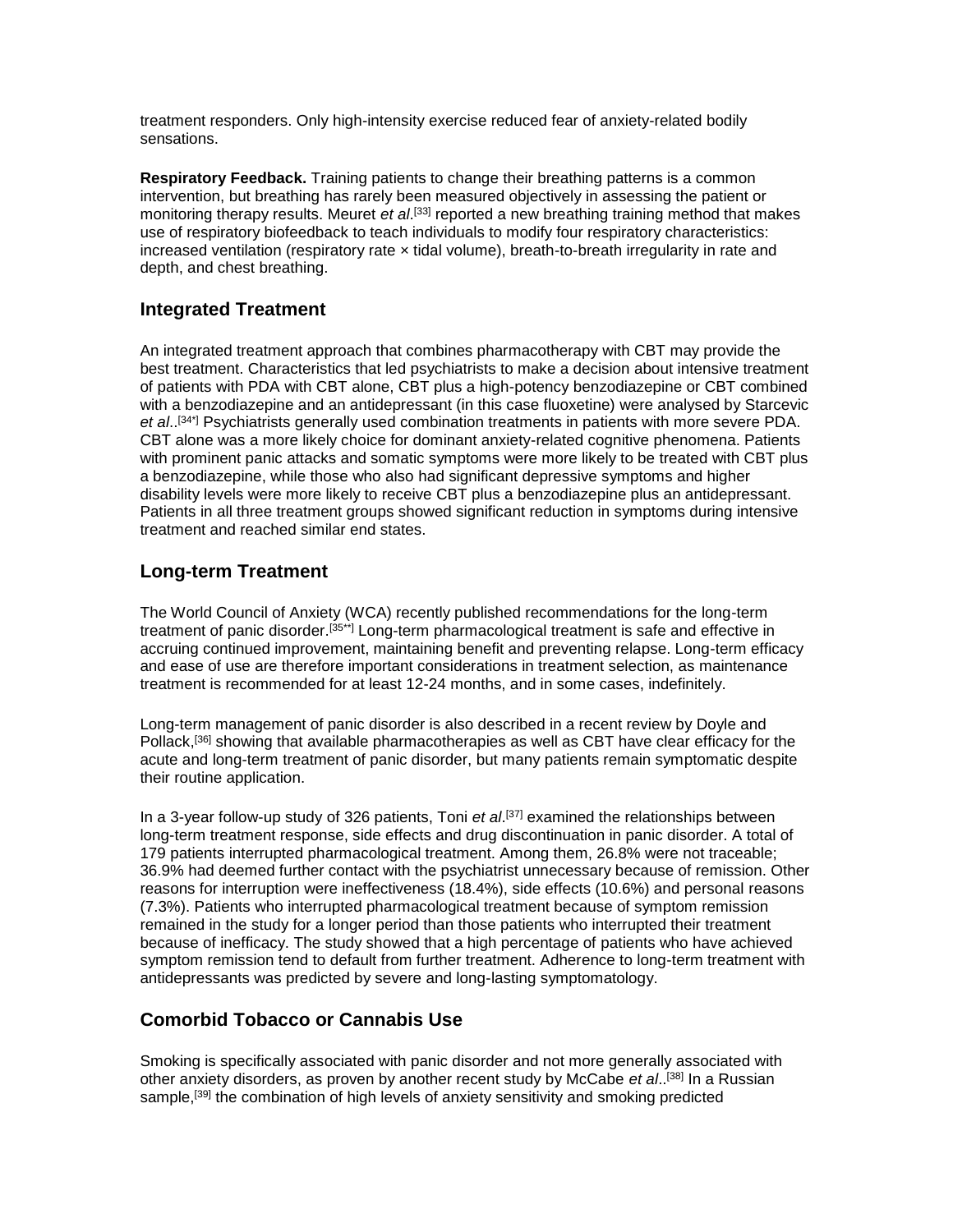agoraphobic avoidance. Daily smoking may be a causal factor in panic disorder and agoraphobia, conditions that could be preventable by smoking cessation, as suggested in an article by Breslau *et al*.. [40]

Acute cannabis use can also be associated with the onset of panic attacks and panic disorder. In a study by Tournier *et al*.<sup>[41]</sup> no evidence was found for an anxiolytic or anxiogenic effect of cannabis in daily life. This finding does not support the hypothesis that patients with high levels of anxiety use cannabis as a means of self-medication. The association between agoraphobia and cannabis use in daily life may be explained by anticipatory anxiety secondary to previous cannabis-induced panic-like symptoms. In a recent study, Dannon *et al*. [42] showed that panic disorder which develops after cannabis use stays responsive to pharmacotherapy.

## **Dental Implications**

An article by Friedlander *et al.*<sup>[43]</sup> suggests that because there is a connection between panic attacks and MVP, the dentist needs to consult with the patient's physician to determine the presence of MVP and whether there is associated mitral valve regurgitation. Patients with MVP and accompanying mitral valve regurgitation require prophylactic antibiotics when undergoing dental procedures known to cause a bacteremia and heightened risk of endocarditis.

### **Conferences**

The 1st International Conference on Panic Attacks<sup>[44]</sup> focused on the diversity of treatments and theories in this complex condition. Abstracts are available online [\(http://anxiety](http://anxiety-panic.com/conference/)[panic.com/conference/\)](http://anxiety-panic.com/conference/). The second conference took place in October 2004.

# **Conclusion**

Panic disorder is a chronic, disabling condition that is often associated with a need for long-term clinical treatment. Effective treatment methods are CBT, TCAs and SSRIs as first-line drug treatments, as well as high-potency benzodiazepines as second-line treatment. Cognitivebehavioral methods may be more effective in the long term than medication. Long-term pharmacological treatment, however, remains safe and effective in accruing continued improvement, maintaining benefit and preventing relapse.

## **References**

Papers of particular interest, published within the annual period of review, have been highlighted as:

\* of special interest

\*\* of outstanding interest

- 1. Swoboda H, Demal U, Krautgartner M, *et al*. Heightened embarrassability discriminates between panic disorder patients with and without agoraphobia. J Behav Ther Exp Psychiatry 2003; 34:195-204.
- 2. Bittner A, Goodwin RD, Wittchen HU, *et al*. What characteristics of primary anxiety disorders predict subsequent major depressive disorder? J Clin Psychiatry 2004; 65:618- 626.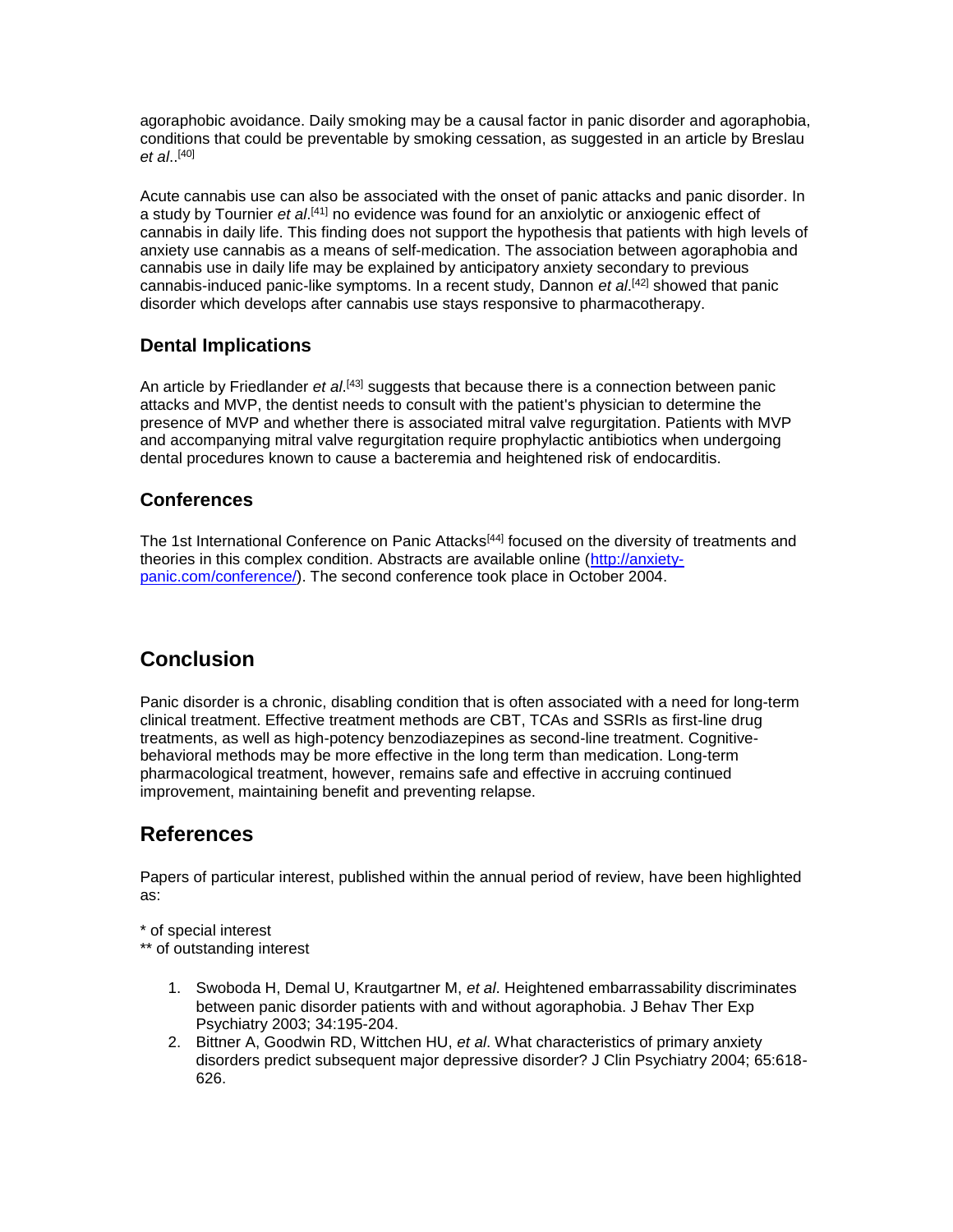- 3. Andersch S, Hetta J. A 15-year follow-up study of patients with panic disorder. Eur Psychiatry 2003; 18:401-408.
- 4. Culpepper L. Identifying and treating panic disorder in primary care. J Clin Psychiatry 2004; 65(Suppl 5):19-23.
- 5. Issakidis C, Sanderson K, Corry J, *et al*. Modelling the population cost-effectiveness of current and evidence-based optimal treatment for anxiety disorders. Psychol Med 2004; 34:19-35.
- 6. Royal Australian and New Zealand College of Psychiatrists. Australian and New Zealand clinical practice guidelines for the treatment of panic disorder and agoraphobia. Aust N Z J Psychiatry 2003; 37: 641-656.

\*\* These recent practice guidelines provide a good summary of the treatment of panic disorder and agoraphobia and are available online (http://www.ranzcp.org/publicarea/cpg.asp).

- 7. Baillie AJ, Rapee RM. Predicting who benefits from psychoeducation and self help for panic attacks. Behav Res Ther 2004; 42:513-527.
- 8. Hecker JE, Losee MC, Roberson-Nay R, *et al*. Mastery of your anxiety and panic and brief therapist contact in the treatment of panic disorder. J Anxiety Disord 2004; 18:111- 126.
- 9. Marks IM, Kenwright M, McDonough M, *et al*. Saving clinicians' time by delegating routine aspects of therapy to a computer: a randomized controlled trial in phobia/panic disorder. Psychol Med 2004; 34:9-17.
- 10. Gega L, Marks I, Mataix-Cols D. Computer-aided CBT self-help for anxiety and depressive disorders: experience of a London clinic and future directions. J Clin Psychol 2004; 60:147-157.
- 11. Kenwright M, Marks IM. Computer-aided self-help for phobia/panic via internet at home: a pilot study. Br J Psychiatry 2004; 184:448-449.
- 12. Dannon PN, Gon-Usishkin M, Gelbert A, *et al*. Cognitive behavioral group therapy in panic disorder patients: the efficacy of CBGT versus drug treatment. Ann Clin Psychiatry 2004; 16:41-46.
- 13. Botella C, Villa H, Garcia Palacios A, *et al*. The use of VR in the treatment of panic disorders and agoraphobia. Stud Health Technol Inform 2004; 99:73-90.
- 14. Alcaniz M, Botella C, Banos R, *et al*. Internet-based telehealth system for the treatment of agoraphobia. Cyberpsychol Behav 2003; 6:355-358.
- 15. Bouchard S, Paquin B, Payeur R, *et al*. Delivering cognitive-behavior therapy for panic disorder with agoraphobia in videoconference. Telemed J E Health 2004; 10:13-25.
- 16. Bruce SE, Vasile RG, Goisman RM, *et al*. Are benzodiazepines still the medication of choice for patients with panic disorder with or without agoraphobia? Am J Psychiatry 2003; 160:1432-1438.
	- \*\* This review shows that practice guidelines are insufficently followed in practice.
- 17. Dannon PN, Iancu I, Cohen A, *et al*. Three year naturalistic outcome study of panic disorder patients treated with paroxetine. BMC Psychiatry 2004; 4:16.
- 18. Yeragani VK, Rao R, Tancer M, *et al*. Paroxetine decreases respiratory irregularity of linear and nonlinear measures of respiration in patients with panic disorder: a preliminary report. Neuropsychobiology 2004; 49:53-57.
- 19. Yeragani VK, Rao R. Effect of nortriptyline and paroxetine on measures of chaos of heart rate time series in patients with panic disorder. J Psychosom Res 2003; 55:507-513.
- 20. Kjernisted KD, Bleau P. Long-term goals in the management of acute and chronic anxiety disorders. Can J Psychiatry 2004; 49(Suppl 1):51S-63S.
- 21. Bang LM, Keating GM. Paroxetine controlled release. CNS Drugs 2004; 18:355-364.
- 22. Bandelow B, Behnke K, Lenoir S, *et al*. Sertraline versus paroxetine in the treatment of panic disorder: an acute, double-blind noninferiority comparison. J Clin Psychiatry 2004; 65:405-413.

\* A paper that makes a direct comparison between two SSRIs.

23. Sheikh JI, Lauderdale SA, Cassidy EL. Efficacy of sertraline for panic disorder in older adults: a preliminary open-label trial. Am J Geriatr Psychiatry 2004; 12:230.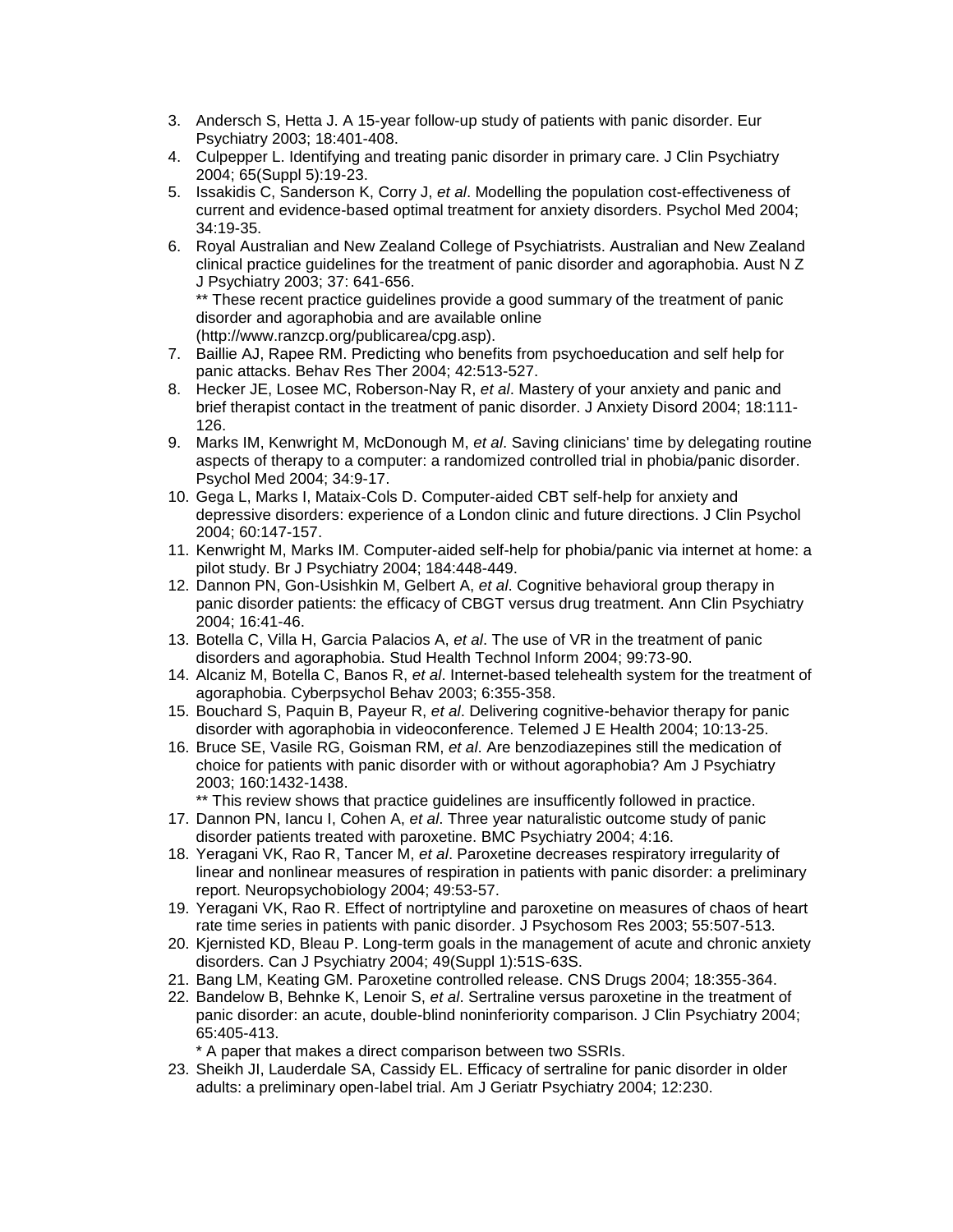- 24. Stahl SM, Gergel I, Li D. Escitalopram in the treatment of panic disorder: a randomized, double-blind, placebo-controlled trial. J Clin Psychiatry 2003; 64:1322-1327.
- 25. Mavissakalian MR. Imipramine vs. sertraline in panic disorder: 24-week treatment completers. Ann Clin Psychiatry 2003; 15:171-180.
- 26. Riederer P, Lachenmayer L, Laux G. Clinical applications of MAO-inhibitors. Curr Med Chem 2004; 11:2033-2043.
- 27. Chouinard G. Issues in the clinical use of benzodiazepines: potency, withdrawal, and rebound. J Clin Psychiatry 2004; 65(Suppl 5):7-12.
- 28. Moroz G. High-potency benzodiazepines: recent clinical results. J Clin Psychiatry 2004; 65(Suppl 5):13-18. \* A review of high-potency benzodiazepines in panic disorder, especially clonazepam and alprazolam.
- 29. Rosenbaum JF. The development of clonazepam as a psychotropic: the Massachusetts General Hospital experience. J Clin Psychiatry 2004; 65(Suppl 5):3-6.
- 30. Verster JC, Volkerts ER. Clinical pharmacology, clinical efficacy, and behavioral toxicity of alprazolam: a review of the literature. CNS Drug Rev 2004; 10:45-76. \* This paper is an exhaustive review of the literature on alprazolam.
- 31. Valenca AM, Mezzasalma MA, Nascimento I, *et al*. Respiratory panic disorder treatment with clonidine. Can J Psychiatry 2004; 49:154.
- 32. Broman-Fulks JJ, Berman ME, Rabian BA, *et al*. Effects of aerobic exercise on anxiety sensitivity. Behav Res Ther 2004; 42:125-136.
- 33. Meuret AE, Wilhelm FH, Roth WT. Respiratory feedback for treating panic disorder. J Clin Psychol 2004; 60:197-207.
- 34. Starcevic V, Linden M, Uhlenhuth EH, *et al*. Treatment of panic disorder with agoraphobia in an anxiety disorders clinic: factors influencing psychiatrists' treatment choices. Psychiatry Res 2004; 125:41-52. \* A paper illustrating treatment choices in panic disorder.
- 35. Pollack MH, Allgulander C, Bandelow B, *et al*. WCA recommendations for the long-term treatment of panic disorder. CNS Spectr 2003; 8(Suppl 1):17-30. \*\* A paper published in an academic supplement containing recommendations for the long-term treatment of anxiety disorders (order at http://www.cnsspectrums.com/).
- 36. Doyle A, Pollack MH. Long-term management of panic disorder. J Clin Psychiatry 2004; 65(Suppl 5):24-28.
- 37. Toni C, Perugi G, Frare F, *et al*. Spontaneous treatment discontinuation in panic disorder patients treated with antidepressants. Acta Psychiatr Scand 2004; 110:130-137.
- 38. McCabe RE, Chudzik SM, Antony MM, *et al*. Smoking behaviors across anxiety disorders. J Anxiety Disord 2004; 18:7-18.
- 39. Zvolensky MJ, Kotov R, Antipova AV, *et al*. Cross cultural evaluation of smokers risk for panic and anxiety pathology: a test in a Russian epidemiological sample. Behav Res Ther 2003; 41:1199-1215.
- 40. Breslau N, Novak SP, Kessler RC. Daily smoking and the subsequent onset of psychiatric disorders. Psychol Med 2004; 34:323-333.
- 41. Tournier M, Sorbara F, Gindre C, *et al*. Cannabis use and anxiety in daily life: a naturalistic investigation in a non-clinical population. Psychiatry Res 2003; 118:1-8.
- 42. Dannon PN, Lowengrub K, Amiaz R, *et al*. Comorbid cannabis use and panic disorder: short term and long term follow-up study. Hum Psychopharmacol 2004; 19:97-101.
- 43. Friedlander AH, Marder SR, Sung EC, *et al*. Panic disorder: psychopathology, medical management and dental implications. J Am Dent Assoc 2004; 135:771-778.
- 44. Perry D. 1st International Conference on Panic Attacks: diversity of theories and treatments. September 5-8, 2003, London. Expert Opin Pharmacother 2004; 5:977-980.

#### **Reprint Address**

Correspondence to Jean-Marc Cloos, Clinique Ste Thérèse, 36, rue Sainte Zithe, 2763 Luxembourg Tel: +352 26122321; fax: +352 26481424; e-mail: *cloosj@pt.lu*